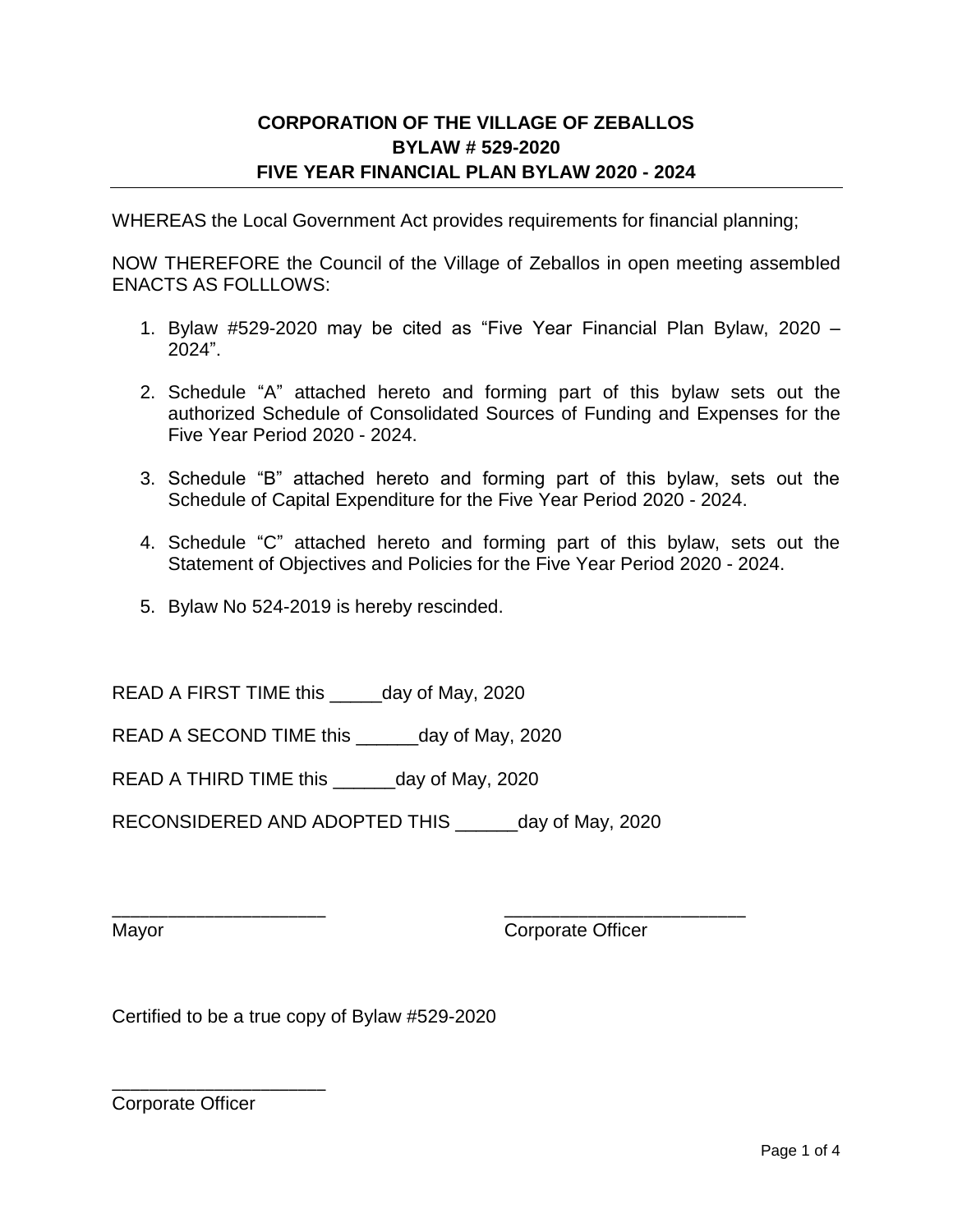# **CORPORATION OF THE VILLAGE OF ZEBALLOS BYLAW # 529-2020**

# **SCHEDULE "A"**

Consolidated Sources of Funding and Expenses for the Five Year Period 2020 – 2024

| <b>SOURCES OF FUNDS</b>           | 2020      | 2021      | 2022      | 2023      | 2024      |
|-----------------------------------|-----------|-----------|-----------|-----------|-----------|
| <b>Property Value Taxation</b>    | 190,060   | 191,961   | 193,880   | 195,819   | 197,777   |
| <b>Grants in Lieu</b>             | 6,013     | 6,074     | 6,134     | 6,196     | 6,258     |
| 1% Utility                        | 4,479     | 4,524     | 4,569     | 4,615     | 4,661     |
| <b>Taxation Levied for Others</b> | 61,223    | 61,835    | 62,453    | 63,078    | 63,709    |
| Sales of Services and Fees        | 34,875    | 35,224    | 35,576    | 35,932    | 36,291    |
| Rental Income                     | 45,000    | 45,450    | 45,905    | 46,364    | 46,827    |
| <b>Recreation Fees</b>            | 7,750     | 7,828     | 7,906     | 7,985     | 8,065     |
| Fiscal / Return on                | 11,350    | 11,464    | 11,578    | 11,694    | 11,811    |
| Investments                       |           |           |           |           |           |
| <b>Transfers from Other</b>       | 574,254   | 579,997   | 585,797   | 591,655   | 597,571   |
| Governments                       |           |           |           |           |           |
| <b>Water/Sewer Utility Fees</b>   | 41,150    | 41,562    | 41,977    | 42,397    | 42,821    |
| <b>Capital Funding - Grants</b>   | 25,000    | 25,250    | 25,503    | 25,758    | 26,015    |
| Capital Funding - Transfer        | 115,000   | 0         | 0         | 0         | 0         |
| from Stat. Reserve                |           |           |           |           |           |
| Capital Funding - Transfer        | 42,000    | 42,420    | 42,844    | 43,273    | 43,705    |
|                                   |           |           |           |           |           |
| from Current Fund                 |           |           |           |           |           |
| <b>TOTAL SOURCES OF FUNDS</b>     | 1,158,154 | 1,053,586 | 1,064,122 | 1,074,763 | 1,085,511 |
|                                   |           |           |           |           |           |
| <b>EXPENDITURES</b>               |           |           |           |           |           |
| <b>Capital: Planned Spending</b>  | 182,000   | 10,000    | 10,000    | 10,000    | 10,000    |
| <b>Contribution to Reserves</b>   | 79,905    |           |           |           |           |
| Taxes collected for others        | 61,223    | 61,835    | 62,453    | 63,078    | 63,709    |
| <b>Other Municipal Purposes:</b>  |           |           |           |           |           |
| Legislative                       | 35,802    | 36,160    | 36,522    | 36,887    | 37,256    |
| Administration                    | 329,600   | 332,896   | 336,225   | 339,587   | 342,983   |
| Protective                        | 59,500    | 60,095    | 60,696    | 61,303    | 61,916    |
| <b>Environmental Health</b>       | 28,300    | 28,583    | 28,869    | 29,158    | 29,449    |
| Transportation                    | 205,450   | 207,505   | 209,580   | 211,675   | 213,792   |
| Recreation / Culture              | 87,005    | 87,875    | 88,754    | 89,641    | 90,538    |
| Water                             | 29,650    | 29,947    | 30,246    | 30,548    | 30,854    |
| Sewer                             | 59,720    | 60,317    | 60,920    | 61,530    | 62,145    |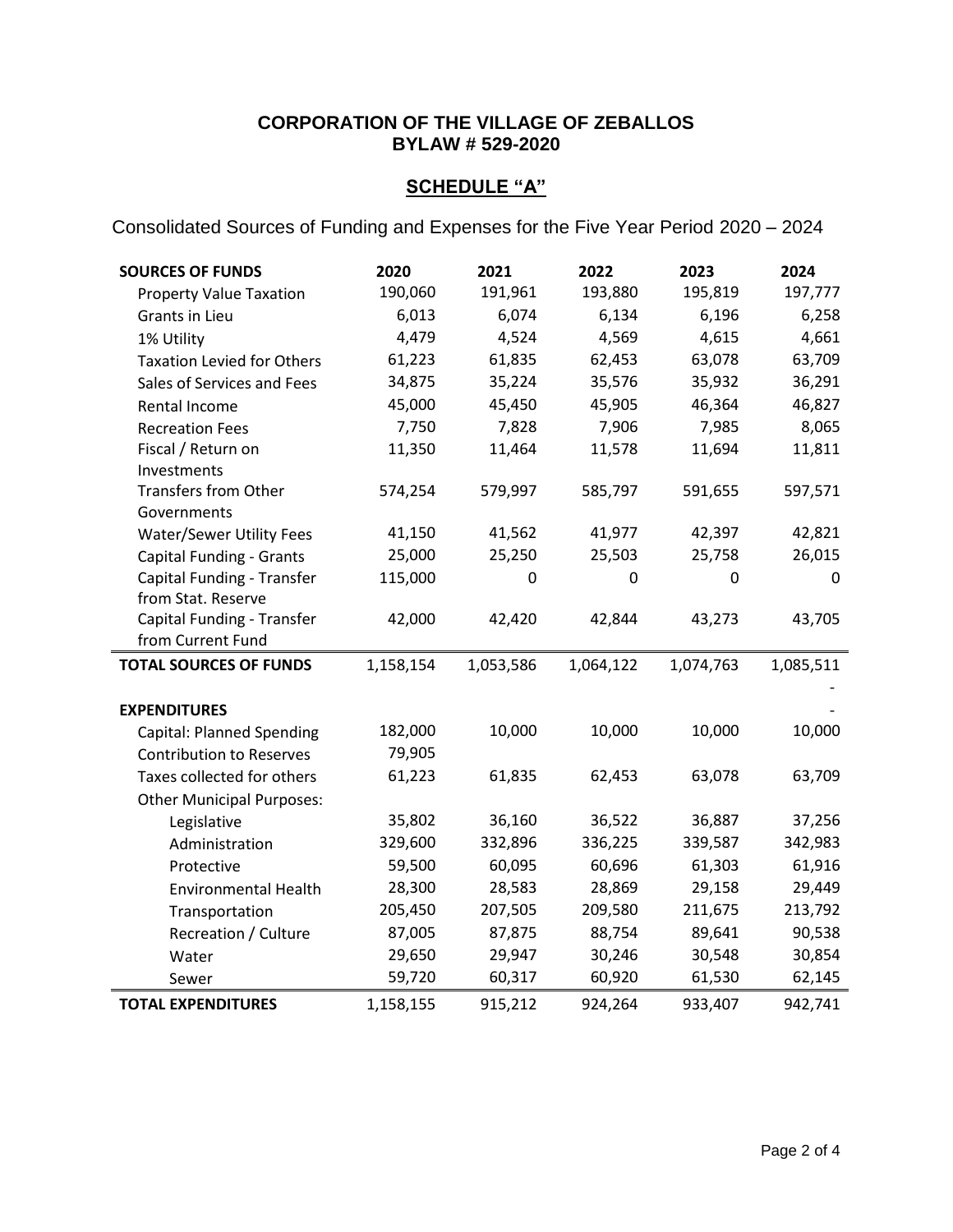# **CORPORATION OF THE VILLAGE OF ZEBALLOS BYLAW # 529-2020**

#### **SCHEDULE "B"**

Schedule of Capital Expenditure for the Five Year Period 2020 – 2024

|                                         |                                             | 2020         | 2021  | 2022  | 2023  | 2024  |
|-----------------------------------------|---------------------------------------------|--------------|-------|-------|-------|-------|
| <b>General Capital Expense Fund</b>     |                                             |              |       |       |       |       |
| Admin                                   | <b>Buildings</b>                            | 0            | 0     | 0     | 0     | 0     |
| Admin                                   | Fix, Furn, Veh, Equip                       | 0            | 0     | 0     | 0     | 0     |
| Fire                                    | <b>Buildings</b>                            | 0            | 0     | 0     | 0     | 0     |
| Fire                                    | Fix, Furn, Veh, Equip                       | 0            | 0     | 0     | 0     | 0     |
| Fire                                    | <b>Other Emergency</b>                      | 0            | 0     | 0     | 0     | 0     |
| Environmental                           | Fix, Furn, Veh, Equip                       | 0            | 0     | 0     | 0     | 0     |
| Roads                                   | Roads and Bridges                           | 0            | 0     | 0     | 0     | 0     |
| <b>Public Works</b>                     | Fix, Furn, Veh, Equip                       | 5000         | 5000  | 5000  | 5000  | 5000  |
| <b>Community Hall</b>                   | <b>Buildings</b>                            | 25000        | 0     | 0     | 0     | 0     |
| Museum                                  | <b>Buildings</b>                            | 0            | 0     | 0     | 0     | 0     |
| Parks                                   | <b>Buildings</b>                            | 5000         | 5000  | 5000  | 5000  | 5000  |
| Parks                                   | Fix, Furn, Veh, Equip                       | 32000        | 0     | 0     | 0     | 0     |
| Library                                 | <b>Buildings</b>                            | 0            | 0     | 0     | 0     | 0     |
| <b>Water Capital Fund</b>               |                                             |              |       |       |       |       |
| Water                                   | Water Infrastructure                        | 65000        | 0     | 0     | 0     | 0     |
| <b>Sewer Capital Fund</b>               |                                             |              |       |       |       |       |
| Sewer                                   | Sewer Infrastructure                        | 50000        | 0     | 0     | 0     | 0     |
|                                         |                                             | 182000       | 10000 | 10000 | 10000 | 10000 |
| <b>Source of Funds</b>                  |                                             |              |       |       |       |       |
| <b>UNRESTRICTED</b>                     |                                             | 0            | 0     | 0     | 0     | 0     |
| <b>FIRE EQUIPMENT</b>                   |                                             | 0            | 0     | 0     | 0     | 0     |
| <b>GGS EQUIPMENT</b>                    |                                             | 5000         | 5000  | 5000  | 5000  | 5000  |
| PARKS AND LANDSCAPE                     |                                             | 37000        | 5000  | 5000  | 5000  | 5000  |
| <b>ENVIRONMENTAL HEALTH</b>             |                                             | $\mathbf{0}$ | 0     | 0     | 0     | 0     |
| <b>GAS TAX</b>                          |                                             | 115000       | 0     | 0     | 0     | 0     |
|                                         | <b>INFRASTRUCTURE PLANNING GRANT</b>        | 0            | 0     | 0     | 0     | 0     |
| <b>CENOTAPH PROJECT</b>                 |                                             | 0            | 0     | 0     | 0     | 0     |
| <b>STAT- CAPITAL WORKS</b>              |                                             | 0            | 0     | 0     | 0     | 0     |
| STAT- ECONOMIC DEVELOPMENT              |                                             | O            | 0     | 0     | 0     | 0     |
|                                         | <b>DONATIONS: Cemetery Improvement Fund</b> | 0            | 0     | 0     | 0     | 0     |
| <b>GRANT: Community Emergency</b>       |                                             | 25000        | 0     | 0     | 0     | 0     |
| Preparedness Fund                       |                                             |              |       |       |       |       |
| <b>GRANT: Strategic Priorities Fund</b> |                                             | 0            | 0     | 0     | 0     | 0     |
|                                         |                                             | 182000       | 10000 | 10000 | 10000 | 10000 |